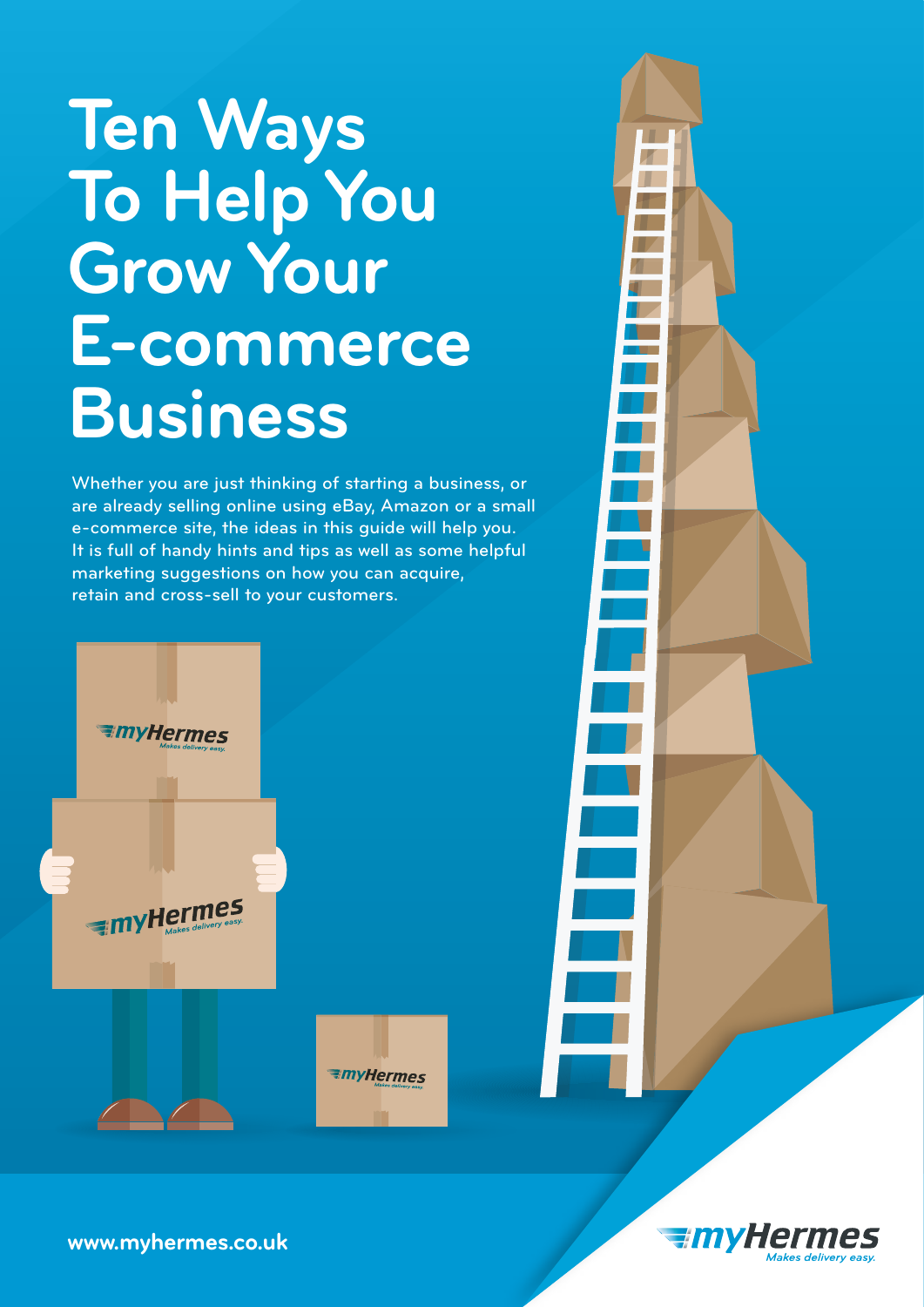### **1. Target, Target, Target**

### **As Abraham Lincoln famously said**

**"You can please some of the people some of the time… but you can never please all of the people all of the time."**

In a perfect world everyone would be drawn to your online store. No matter what the demographic, your products and services would immediately resonate. In the real world unfortunately you need to put effort into understanding who your target audience is, then find out how to cater to their needs and desires. Once you know who you're focusing on your marketing decisions will become much easier.

Identify your buyers and get to know them. Build a buyer persona, or 'type of person' who typically buys from you, be this a middle-aged housewife or a cash-strapped teenager - or both. This information is crucial if you are to get your marketing right. Take some time to be really clear about who your target customers are, remembering that there might be more than one type of person depending on your range of products.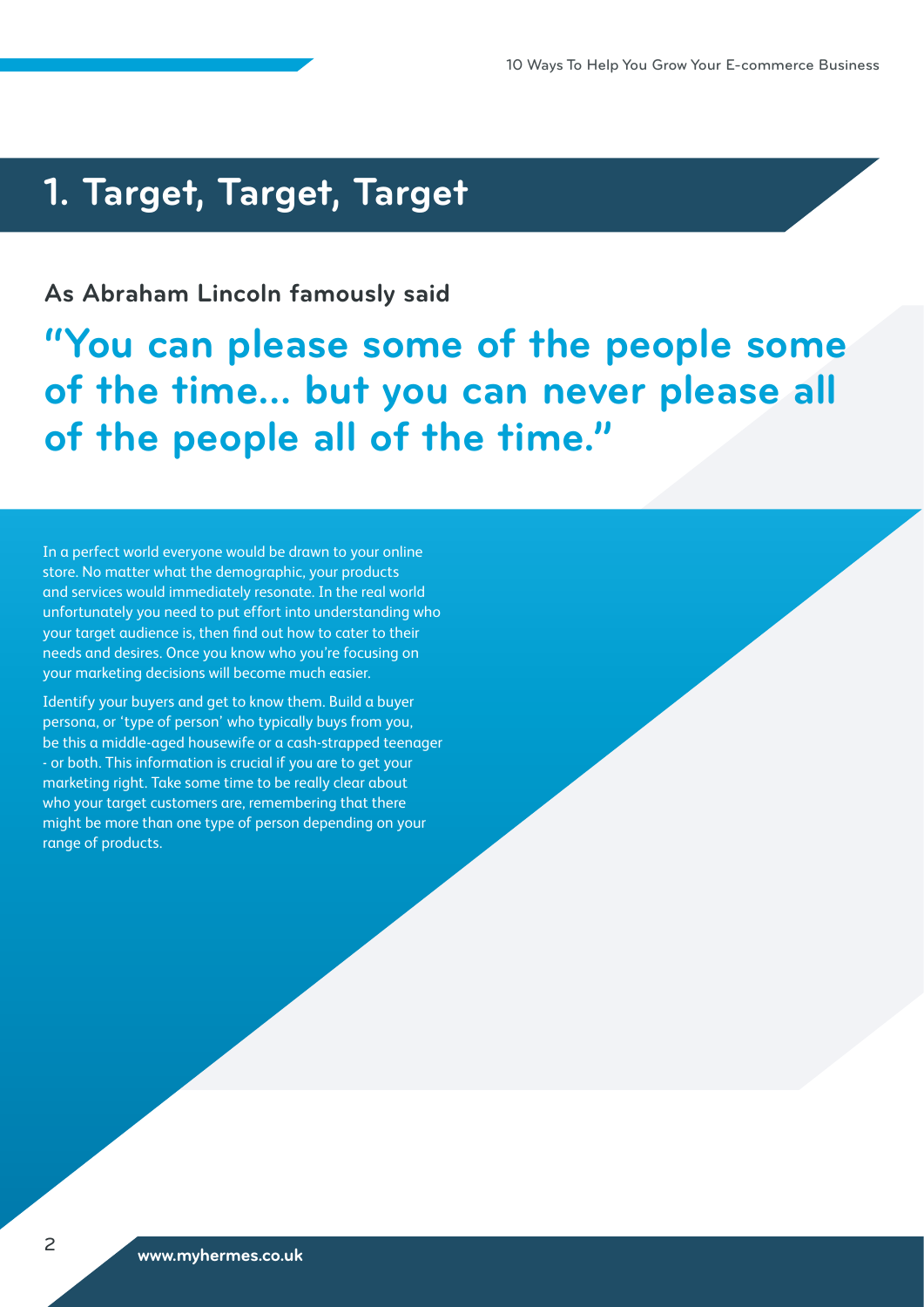### **Create a survey to find out who your buyers are**

Surveys can be a good way to gather information about your customers so it makes sense to place a survey form on your website. Don't expect too big a response though, since people are busy. To entice them to share information with you, offer an incentive in the form of a discount or free giveaway.

In order to find out more about your customers you could start with these questions:

### **Is this the first time you've purchased this type of product?**

Is this the first time they've bought the product, or do they buy it regularly? Either way you need to address both types of buyers in your marketing efforts. Understand if you have seasoned buyers or novices who might need some help with the products you are selling.

### **What types of social media do you use?**

If you know more about how your buyers like to communicate you can focus your marketing efforts into these channels. If your buyers are into Instagram you can send out information on your products to them here. If they follow certain blogs or subscribe to particular news outlets you can tailor content towards these.

In general (although things change all the time), younger audiences tend to favour certain forms of social media over others, for example Facebook. Older customers probably prefer getting to know your products through your blog or website. Determining how your customers like to be reached will enable you to build a relationship with them.

### **Why did you buy this product?**

For some products it's useful to know why they purchased the product. Find out which pain points your products or services relieve for your customers. For example if you sell iPhone covers you're helping to solve the problem of keeping iPhones safe from damage. If you're selling security systems, it's not just equipment you're selling but the feeling of security. Sell nail polish and you're selling not just a gel in a jar but a sense of fashion and style. If you can pinpoint what you are really selling then you can promote the benefits around that product which will really help to boost sales.

### **What prompts you to buy?**

What's the primary reason for your buyer's purchase, and does the product fulfil any secondary or tertiary needs? For example if you sell iPhone covers you've solved their first problem which is finding a form of protection. If you sell iPhone covers that can be customised with photos, you've also fulfilled a secondary need – to find a cover with an attractive design. What is it about your products that makes them proceed to purchase?

#### **Are you open to new products?**

Are your customers willing to take a risk and invest in the latest gadgets, or are they happier staying within their comfort zones and buying products that are tried and tested?

There are lots of other questions you can ask your buyers; these are just some ideas for starters. Find questions which have relevance to your particular product. Once you've gained as much information as you can, then this can help you to create your buyer persona. You can define your buyers in terms of demographics, lifestyle, and their opinions. Remember too, that it's important to identify not just the users of your products, but those who actually purchase the products, perhaps as gifts. If you're selling gifts for teachers you need to target both parents and kids, since the kids, while they may help with decision-making, don't make the ultimate purchase.

Effective targeting will help you create marketing campaigns which resonate with your prospects' lives and make them more likely to buy from you. When posting your survey, always be clear and upfront and tell people why you're asking for information and, naturally, keep their details confidential.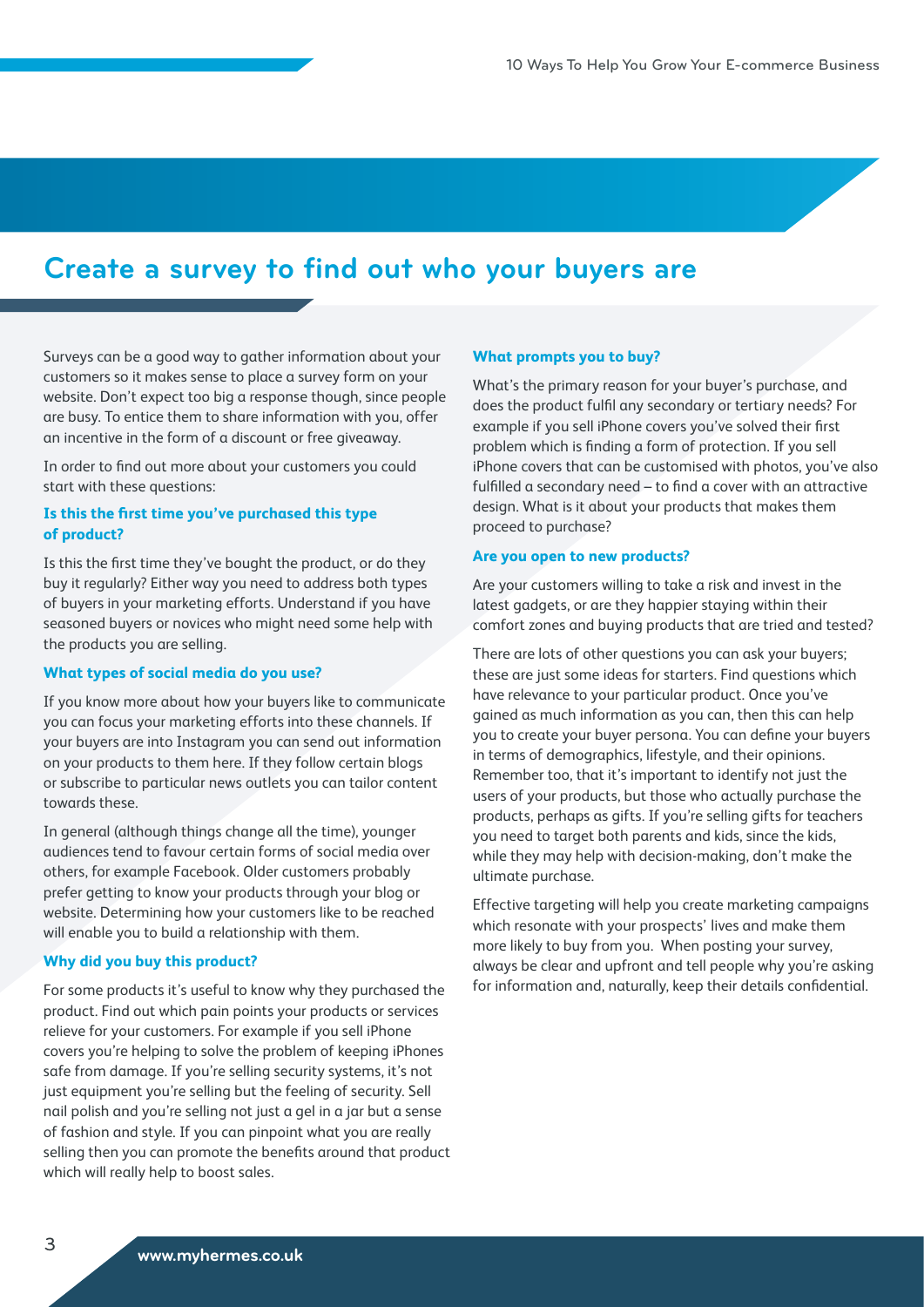### **2. There's More Than One Route To Market**

### **Different types of e-commerce channels to consider**

**Relying on just one place to sell, such as your own website or just eBay or Etsy, can sometimes be a risky strategy. For example if eBay change their pricing or terms and conditions and you have built your entire business around them, it gives you little room for manoeuvre if their new way of working doesn't suit your business model. So it's always wise to have a few places where your potential buyers can source your products.**

- **Marketplaces** are a great way of getting started and also growing your business, as they have a ready-made audience for you to sell your products to. eBay is the largest marketplace, then Amazon, but there are also niche sites such as Etsy for craft products, Preloved for selling second-hand items and Gumtree for small classified. And you can even sell through Facebook with adverts. You need to consider what your products are and where you think they will sell most effectively. There are also plenty of books and websites such as Tamebay.com which will help you make the most of selling on sites like these, with useful hints and tips.
- **Your own website** can also be a great way of selling your products. Although there isn't the ready-made audience, you can control how you sell your products and the whole look and feel of the site. There are some great e-commerce platforms and CMS which can make it easy for you to get up and running. Shopify is used by entrepreneurs across the UK and is a popular choice, but there are also some great CMS such as Magento, Volusion or Opencart.
- **Multichannel management software** is also important as your business grows and you are selling on multiple platforms. It can be difficult to keep track of what you are selling and where, as well as managing multiple listings on multiple sites. Therefore products like Linnworks, ChannelAdvisor and eSeller Pro can be a lifesaver, helping you manage stock control, shipping, listings and much more, giving you a toolkit of resources to make online selling simpler for you. Software like this takes away the more repetitive tasks by automating them. So no matter whether your customers come from eBay, Amazon, or your own site you get to interact with just one interface.

As an online retailer you need a variety of channels. You need to build your online portfolio just like you would an investment portfolio to minimise risk and maximise sales. Some of your channels will be higher or lower margin than others, and some will drive acquisition rather than retention. Some products are best sold through certain channels rather than others too. So it's important to take some time out of your business regularly to assess which products sell best on which sites and which give you the most profit. By doing this you can make sure that you are gaining the best from each channel and managing your risk.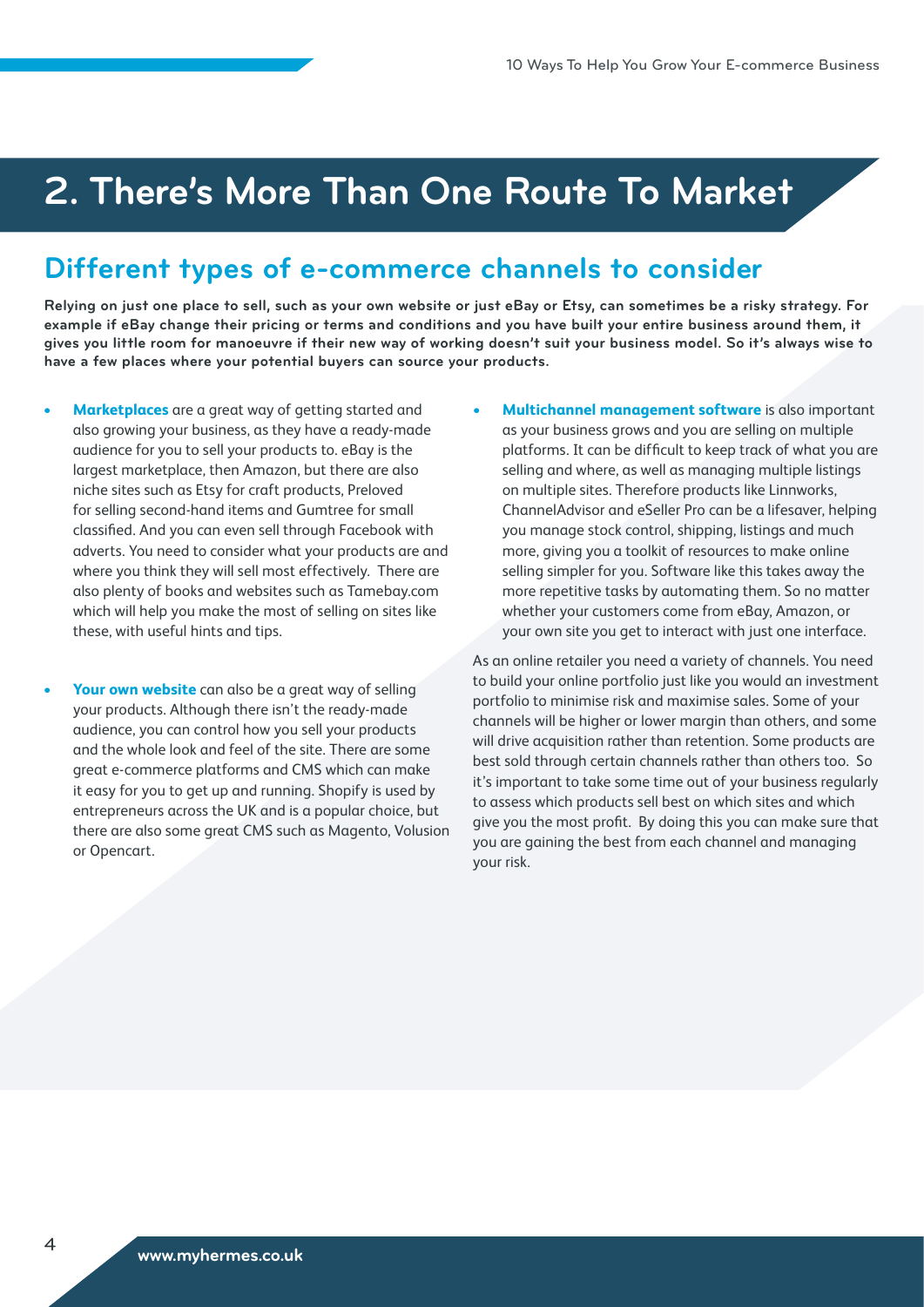### **3. Are You Mobile and Responsive?**

**The UK has fallen in love with smartphones and more recently, tablets. All kinds of audiences are becoming accustomed to going online using mobile devices such as smartphones, iPads and tablets. According to the UKOM/ comScore, 36% of people accessing the internet are now doing so via tablets, as ownership grew 63% year-on-year from 11 million to 17.9 million Britons in February 2014.**

#### **Make sure your website is responsive**

To make sure customers find you it's crucial that your site is mobile-friendly and built to be responsive, enabling it to be read well in different screen sizes. Responsive design means the device automatically adjusts according to the device's screen and orientation, making navigation around your site easy.

A well-designed mobile website leads to stronger conversion rates according to a recent report by ForeSee whereby 54% of those questioned said if they were happy with the retailer's mobile channel they were more likely to buy again. While 61% of mobile users who visit a mobile-unfriendly site are likely to go to a competitor's site (IAB). Responsive website design enables you to code a site so that it works on any device, be it a tablet, mobile, laptop or desktop rather than creating multiple sites. This is especially beneficial to e-commerce businesses.

If you opt to have two versions of your website  $-$  a desktop one and a stand-alone, mobile version, you may lose traffic to your main website, plus you'll have the burden of having to manage two sites. Companies who opt to have separate mobile versions of their websites also run into problems with duplicate content which creates SEO problems affecting how Google's algorithms determine your ranking.

With a mobile-responsive website just one URL will represent to both desktop and mobile users making it easier for search engines to index your site, discover content and crawl correctly. That's why responsive sites rank highly in search engine results compared with other websites, since users can find your site quickly and you get more traffic.

#### **Stay ahead of your customers' expectations**

These days people expect your website to look good on a mobile device. If it doesn't, you'll let them down and this could harm your brand reputation. They also expect your mobile site to load as quickly or even faster than desktop sites (Google 2011). If you don't have your own web developer you can buy and customise responsive design templates.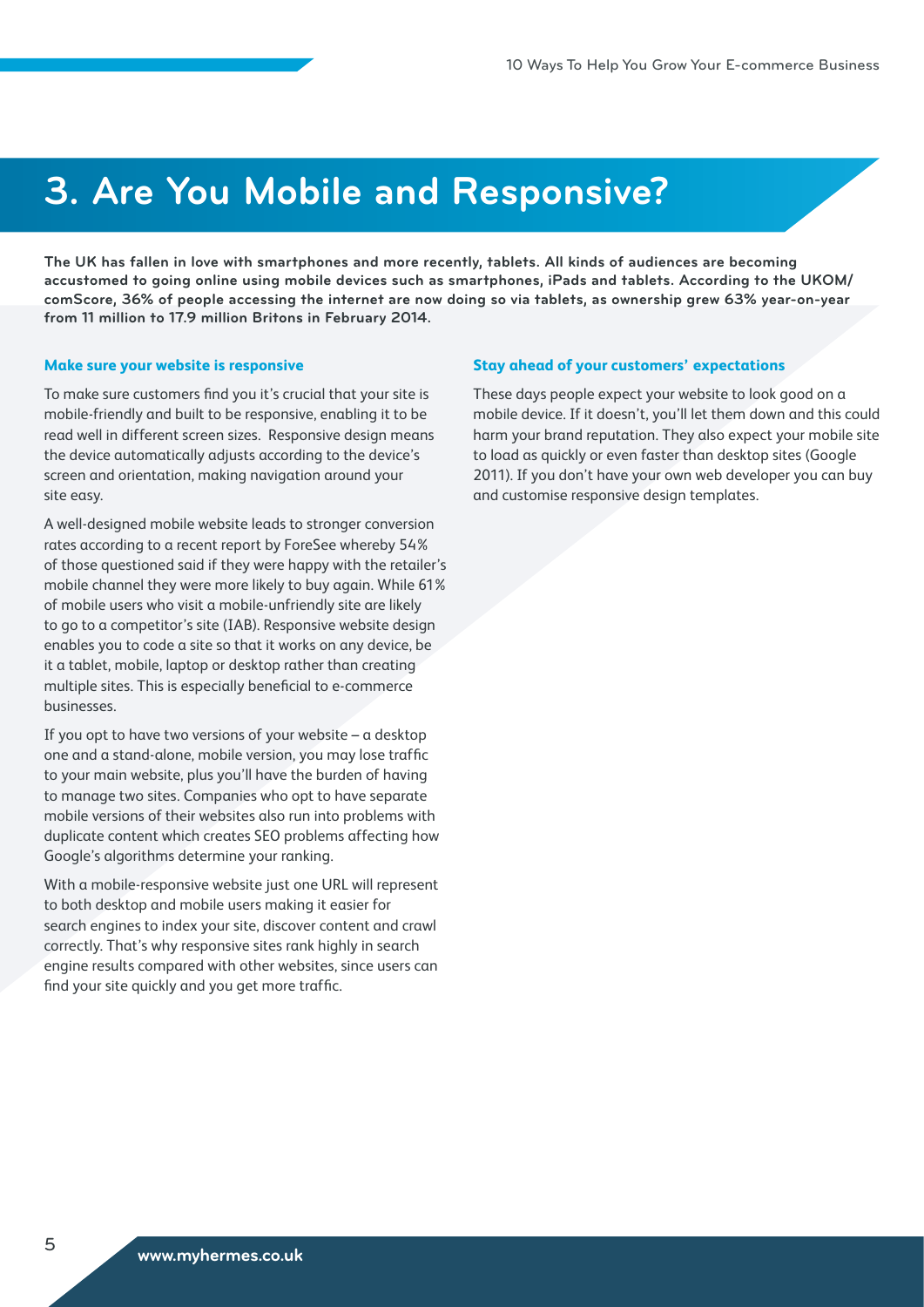## **4. Logistics - Sending Your Parcels**

**Your customers view you not just in terms of your website and products, but in terms of the level of customer service you provide. In order to boost repeat business you need to ensure your customers have a good experience when it comes to delivery; in fact the quality of your courier is often just as important as the quality of your products.** 

**Getting late deliveries or damaged goods will not get you good reviews or win you repeat business. If you're sending lots of parcels it makes sense to set up an account where you'll get favourable rates and daily collections.**

Here are some important things to consider when you're choosing a courier:

### **Is the price right?**

When selecting a courier, price isn't everything. Granted, you want to get the best deal in order to keep your costs down, but you also need to ensure your parcels are getting delivered safely and swiftly. Choosing the cheapest option could turn out to be more expensive than you think, if it results in losing you customers. Having said that, you can often get some great deals on bulk deliveries or repeat custom, so check out your options.

### **Check out reviews**

These days it's easy to access online reviews, so do your homework and check out what past customers have said. Take a look at business forums or visit sites like Trustpilot, where you can search for a company and find reviews. Find out which areas the courier specialises in – some have services particularly geared towards smaller businesses and e-commerce companies, and will be happy to be on hand to give you valuable advice. They will be keen to get your business early on and grow with you as you expand.

### **Flexibility**

Look for a courier company that is keen to work with you and adapt to fit in with your requirements. A good courier will take the time to get to understand your business and ethos, and match their services accordingly. Your objectives should become their objectives for the duration of your partnership – so make sure they are willing to go that extra mile for you.

#### **Tracking**

It's essential you know where your goods are at all times, so select a courier that can track your parcels in real time. If there's a problem and they are going to be late, you should be the first to know. Ideally you should even be able to give your customers the ability to track their orders online, too, for extra peace of mind.

### **Customer service**

You need a direct contact you can speak to if something goes wrong. Nothing's worse than having to speak to countless people and repeat your questions or concerns, or having the feeling you're sending emails into the big unknown.

#### **Are they reliable?**

Parcels being delivered when the recipient is not at home are a huge problem and a costly one to boot. You need to ascertain your courier's policy when it comes to delivery – it can help to choose a courier that has the flexibility of being able to deliver to a nominated safe place, or will leave parcels with neighbours. Also find a courier that gives your customers the option of signed delivery, and has a delivery service to even the most out-of-the-way areas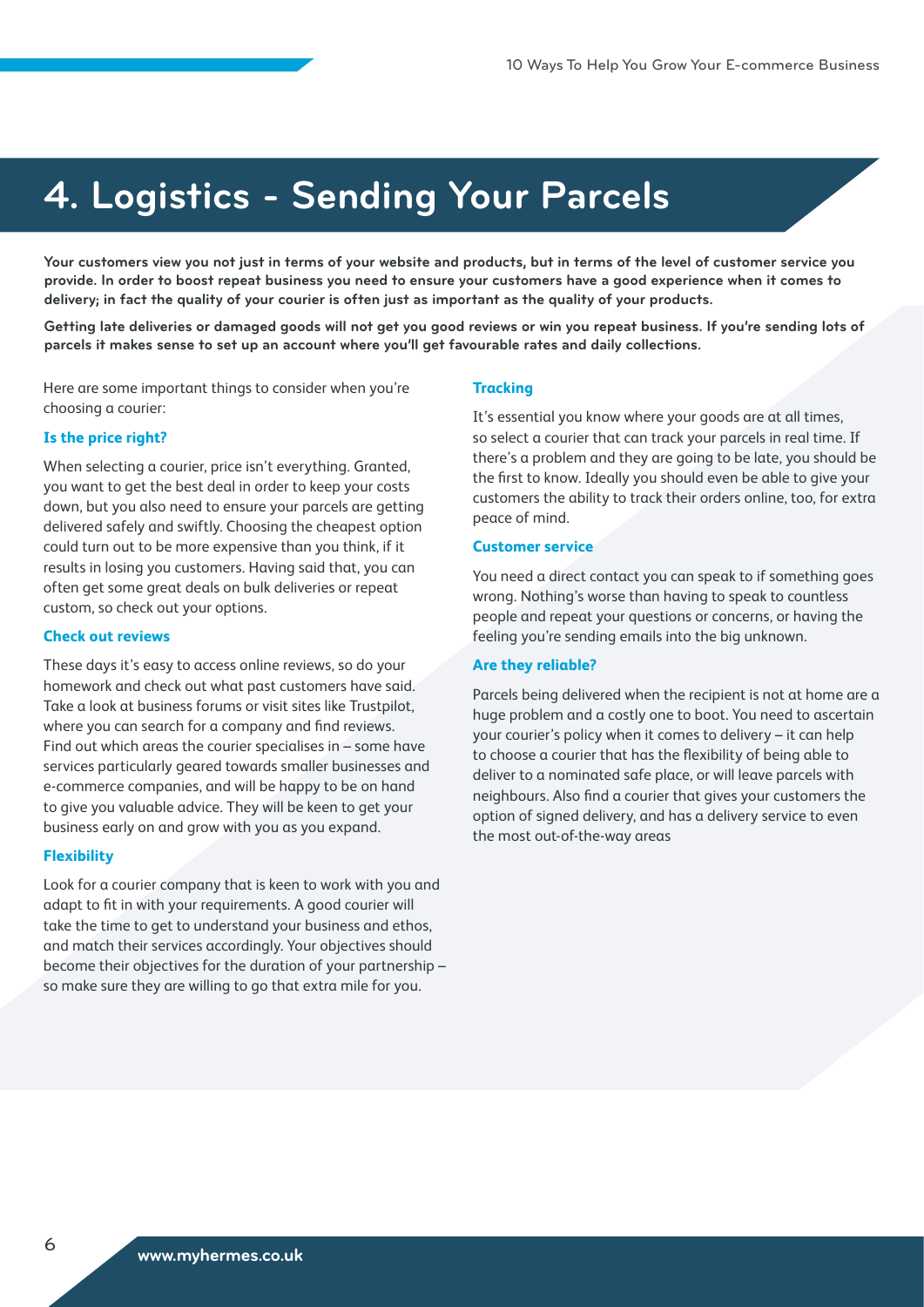### **5. Acquisition**

**There are many ways to drive traffic to your site including SEO (search engine optimisation), social media, and PPC (pay per click). You should, ideally be using all of these strategies as part of a concerted marketing effort, and ideally testing campaigns on a regular basis, so you can improve. It's fair to say that you may need to devote up to 50% of your time on marketing – but if you get it right, you will soon reap the rewards in terms of visitor numbers.**

**All acquisition strategies have their good and bad points. PPC, while it can be effective, is not cheap, and, while SEO may take a while to kick in, it's worth the wait, as is content marketing.**

#### **SEO tips to get your e-commerce site to the top of Google**

If you're missing out on clicks you're missing out on sales, so whether you've just started out or are aiming to improve your site, stepping up your SEO is a must. A recent study by Optify found that websites…

- ranked number one on Google received an average click-through rate of 37%
- ranked number two on Google received an average click-through rate of 12.5%
- ranked number three on Google received an average click-through rate of just 9.5%

All of which means that there can be a big difference in the number of click-throughs that you get depending on your position on Google. A study by Marketing Land also backed up these findings, stating that the number of click-throughs coming from the first position on Google was almost double that of being in second position. So taking some time to make sure that those keywords that you know will convert into sales are ranking well and appearing in positions one, two and three is an important part of your SEO strategy.

### **Get keyword savvy**

Targeting the wrong keywords can result in low traffic or a high amount of traffic that bounces straight off the pages and results in low conversions. Keyword research involves finding words to sit on your important web pages that are relevant, have search volume and ranking difficulty.

• Find words that are relevant to your brand and product that have a high exact match search volume locally. Use Google's free AdWords Keyword tool and the low difficulty score in Moz's keyword tool. Don't use keywords that are too broad or competitive, since they'll give you high bounce rate and a low number of conversions. For example, if you sell 'natural coffee filters' don't go for broad keywords like 'coffee', 'natural coffee' or 'organic coffee' since these are not the keywords people will use if they're looking for coffee filters. They're also very competitive keywords.

- Don't stuff i.e. don't overuse keywords even when they don't fit naturally with the text. Not only will it make for a bad read it gives a bad impression. And Google now penalises sites that do this. And don't put the same keywords on all pages – this is called cannibalisation and it confuses search engines.
- Create a blog. Blogs are a good place to put extra keywords that might not sit well on the main site. You can also use long-tail keywords in the blog – these are unique searches that people use to find things online, consisting of more than one word. According to Moz, 70% of searches are long-tail keywords, so look for high exact-match search volume (local not global) and low difficulty score.
- Keep on top of SEO, since Google change their algorithms all the time. It takes time and patience but getting it right will help you see a great result in sales from your e-commerce site.
- Have user-friendly URLs that feature real words, and make Meta title and descriptions read like an ad – so Google places your site higher.
- Install rich snippets coded pieces of info that tell search engines what searchers should be able to understand about your site without clicking through.
- Test your strategies using analytics to see which keywords are converting, use PPC campaigns to find high-converting keywords to add to your SEO strategy and test Meta titles and descriptions to assess click-through. A/B test your page content to increase conversions from web traffic.
- Submit your business to all the major directories relevant to your business. Use location-based keywords in your descriptions if appropriate.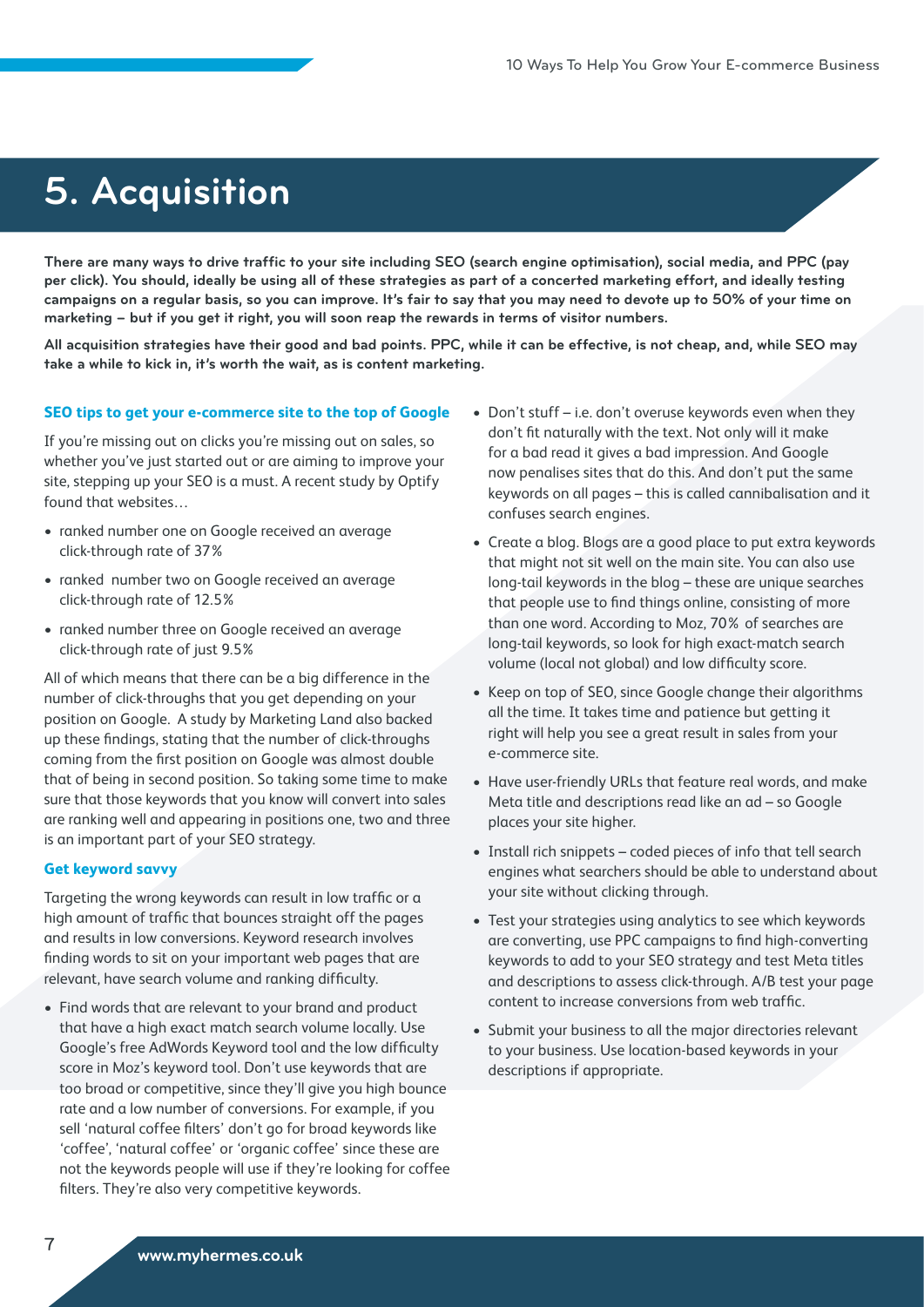# **5. Acquisition (continued)**

### **Social media**

Syncing social media to the products and services offered by your e-commerce store will help to drive added value to your audience and customers. Put plug-ins on product pages so visitors can share their site experience with others, but don't go overboard, just a few including Facebook, Twitter, Pinterest and Google + will do.

Offer social sign-in so visitors can create an account on your website. Users who use social media to sign in spend more time on site and purchase more than those who don't log in with social media. To see if that's true for your site, A/B test sign-in with and without social media to find best conversion rates.

Use social-based comment systems for a share of interesting information and spur conversations about your products. Remind users to share, and let them know which of your products are trending socially.

### **PPC**

Pay-per-click (PPC) ads are audience-based ads that are shown as sponsored ads when you type in a search word on sites like Bing and Google. Done properly, PPC ads put your e-commerce business in front of your target audience with products they will hopefully want to buy, or services they need, or information they're looking for.

A well-designed PPC campaign needs time, keyword research, budget planning, and strategic bidding – not to mention compelling ads. Every time your ad is clicked on it costs you money so make sure your keywords are the right ones for your target audience. PPC ads differ from routine ads because they get your company in front of potential customers at the time and place they're actively searching for information. Done correctly you should be able to get excellent returns in terms of traffic and conversions to sales.

### **Tips for getting your PPC campaigns right**

- Make targeted landing pages; don't run ads targeting different audiences that then lead to one landing page. Each target group needs its own landing page to be directed to – if you don't, this will negatively impact on conversion rates. Your viewers' experience must stay consistent from ad to site.
- Create landing pages with the customer in mind. Good landing pages encourage customer interaction and convert into sales. Test landing pages often to find out which work and why – from your home page to your product pages. Try moving text, changing headlines and review your call to actions. (And keep track of changes!)
- Text ads can be highly effective but images work even better. Create a Google Shopping Campaign to keep your products relevant on search pages and showcase product images and promotions.
- • Many searches start on mobile devices while conversions tend to take place on computers, so make sure your customers have a great mobile experience. Make sure mobile ads direct to mobile landing pages.
- • Monitor and evaluate your ad using analytics to find out how many individuals have seen the ad and responded, by clicking or buying. That way you can work out conversion rates, average sales costs, cost per acquisition and ROI.

If devising a PPC campaign seems overwhelming, remember there's lots of free help out there. To get a good return on investment you need a high click-through rate – so get familiar with keyword tools and join e-commerce discussion forums to connect with other business owners to compare notes and get insider tips. You can also get some great guides from Google on how to set up your PPC campaigns https://support.google. com/adwords

### **Comparison shopping engines (CSEs)**

There are numerous comparison shopping engines including Google Product Search, Shopzilla, Nextag and many more. These can drive traffic to your site and are usually product specific, so make sure the items link through to the relevant product making it easier for you to convert the visit to a sale.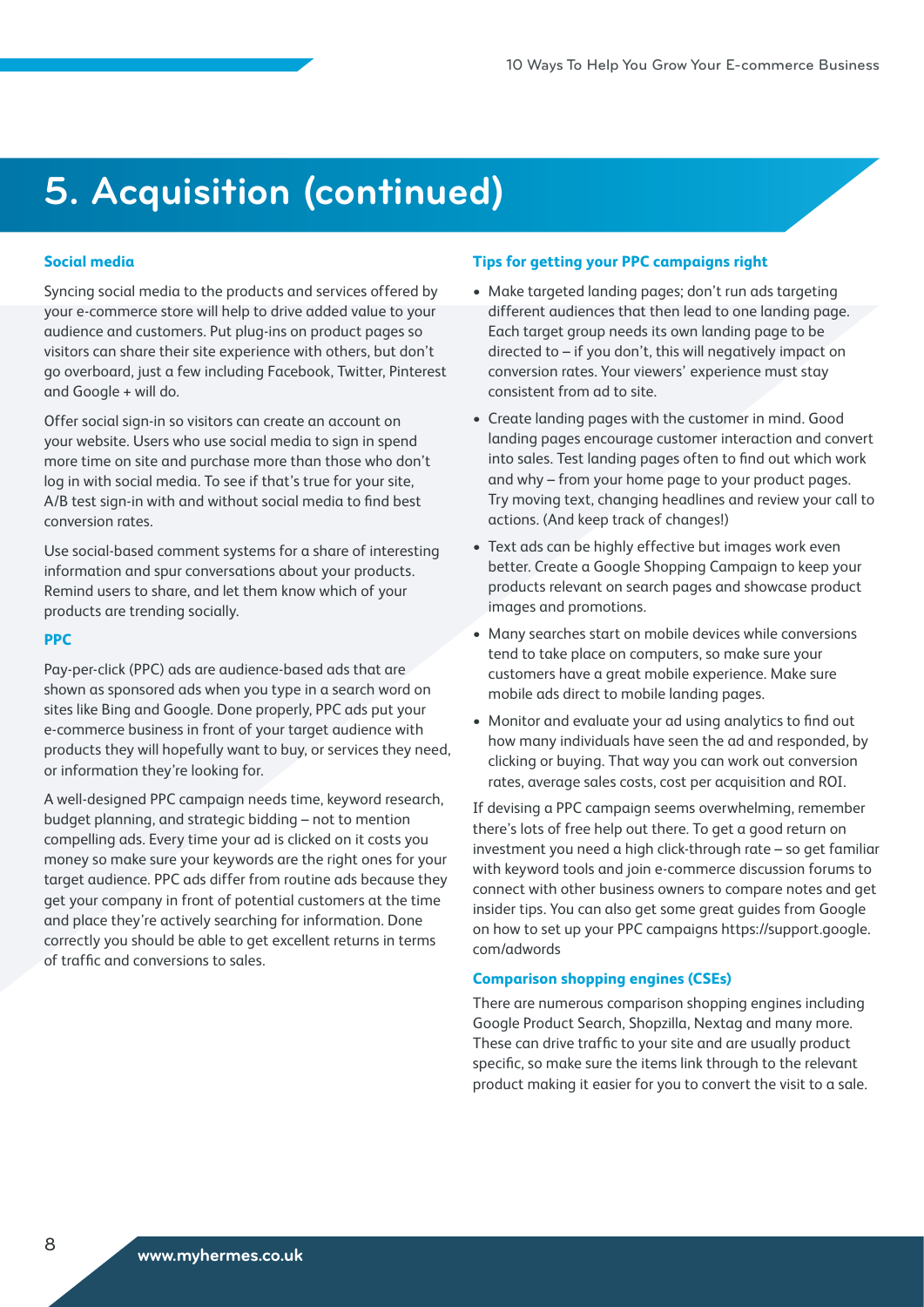### **6. Conversion**

**It's great that you managed to get people to your site – congratulations! Now it's time to get them to part with their money. It's estimated that businesses spend lots of money driving traffic to their website, but just a tiny proportion of their marketing budget on converting. But it's obviously pointless spending money to get your product in front of potential customers without a conversion strategy in place. In fact, making just small changes to your conversion process can improve growth in sales drastically and if you use data wisely you can get good results with minimal effort.**

#### **To boost conversion your website must be up to scratch**

- Use Screaming Frog to identify website errors and find redirects, duplicate pages, missing header tags etc.
- Focus on website speed  $-$  if your website is slow to load, visitors won't hang around for long and they're much more likely to click back to Google and find a faster website, most likely your competitor's. 40% of people abandon a site that takes longer than three seconds to load (Kiss Metrics Report). You can increase speed by buying more server space, using a better CMS or reducing image and file sizes.
- Organise your site structure logically, use internal linking and check your site for ease of usability. Keep it simple so visitors can get around your site easily – live chat widgets come highly recommended to lift conversion rates and increase the average time spent on site.

### **Other ways to boost conversion rates**

Make a purchase an urgent option – alert prospects to the fact that if they don't act NOW they'll be missing out on a great deal. Cite low stock, or use limited-time offers (like the sort Groupon use) since these have been found to be highly effective.

Product reviews can boost sales by as much as 76% according to Internet Retailer. Jupiter Research found 77% of consumers read reviews before buying online. Reviews refresh content too, boosting SEO efforts.

Once visitors have landed on your page, offer a free newsletter or report as a way of gathering information about prospects and building your database.

Make it easy for customers to act, make the call to action stand out. Have your BUY NOW button high up on the page, not at the bottom, and make your cart button highly visible in contrasting colours.

Remove fears by incorporating trust signals to tell customers that shopping with you is safe. Feature lots of ways to pay with credit card logos displayed and accessible phone numbers. Offer Live Chat and make sure all your contact details are readily available.

Add context to your products, for example try featuring models wearing your items if you sell jewellery or clothing. The easier it is for customers to visualise your product and how it will look/feel on them, the more likely they are to buy. Use video to show you've nothing to hide – let them see exactly what they're buying into.

Show you're offering great value for money – that doesn't mean you have to have the cheapest price – but by showing a comparative price you're proving they're not being ripped off.

Publish shipping costs – be upfront and don't hide this information from customers since they will search for it and you'll simply be wasting their valuable time on site.

Make A/B testing a top priority. Use tools like Optimizely to work out how, where, and when to test. Test visitor flows using Google Analytics and other tools to identify areas where visitors lose interest and drop off your radar. You can also use heatmapping tools such as Crazy Egg which will show you where your visitors to your website move their mouse and also click, which can be invaluable information.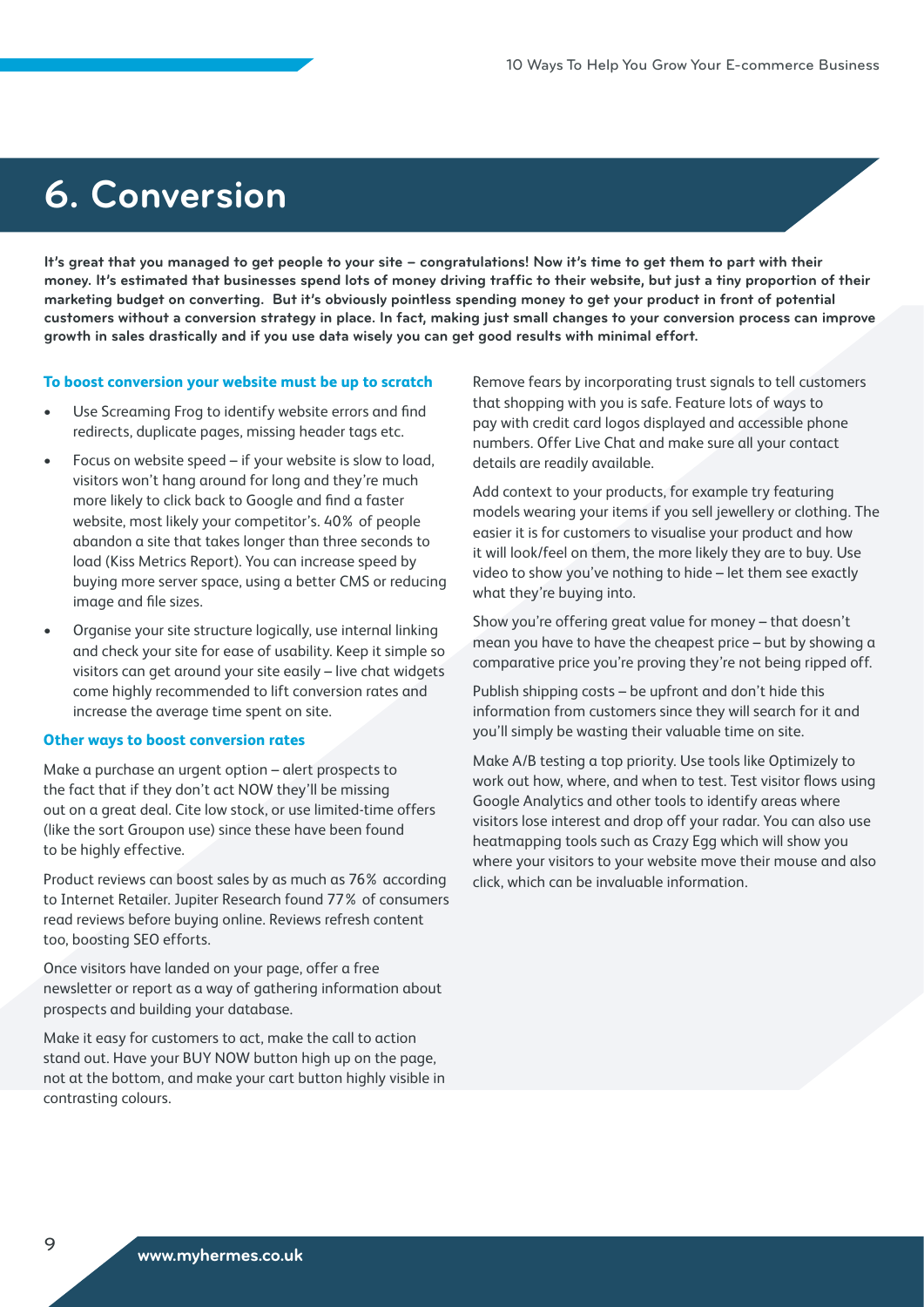## **7. Retention**

**Once you've won over a customer don't let it end there. Have strategies in place to maintain a relationship over the long term. Acquiring customers is far more expensive than retaining them, so make sure you keep them coming back for more.**

#### **Repeat purchase rates**

These will vary according to the industry you're in. If you sell computers, then repeat custom won't be high. If you sell books, jewellery, clothes etc., it will be a lot higher. Work out what your repeat business rate is right now – so you can benchmark and build on this rate for improvement. Use your repeat purchase analysis to identify where shoppers are dropping off – is it after their first order or after several? What characteristics differentiated those who bought again from those that didn't?

#### **Churn rate**

This is a vital indicator of your success in e-commerce, since, even if your customer acquisition is high, churn will drag you down. So take some time to analyse churn. Here is a simple method to calculate your churn rate.

If you had 500 customers in June and 450 in July then your churn rate would be as follows…

### **(500 - 450)/500 × 100 = 10% which means that you had lost 10% of your customers.**

However, that might not always be a bad thing as these might have been customers who only spent a small amount. So you should also measure your revenue in the same period to see if that has increased or decreased. Keeping an eye on your churn rate is important as it can give you a good indication of how your business is performing and also if you need to take some action to retain customers and provide offers which will make them repeat purchasers.

#### **Lifetime value**

Find out which customers are getting you the best returns over the longer term. Identify your highest-paying customers and make them a priority to retain. One of the easiest ways to do this is to use a simple calculation like the one below. This may vary depending on the type of business that you run, but having a good understanding of the Life Time Value (LTV) of your most valuable customers makes is much easier to forecast for the future and know where your revenue is coming from.

### **(Average Value of a Sale) × (Number of Repeat Transactions) × (Average Retention Time in Months or Years for a Typical Customer)**

### **(£20) × (8 times per year) × (2 years) = £320**

Test your email marketing, an e-commerce staple, and drive up repeat rates by sending emails recommending items frequently purchased together, using relevant subject lines and content.

Reward customers with incentives and entitlements e.g. spend £50 get a £5 discount. Use surveys to identify pain points and satisfaction levels – but don't pester. Personalise to show where customers have bought – this can help returning customers feel more valued.

Offer a Freemium model – whereby users get a certain amount for free, for example the cloud-based storage company, Dropbox will give you a basic storage package but does have paid-for subscription plans for future use. Amazon Prime is another Freemium offering.

Use content to illustrate you're the expert to keep visitors returning, eliminate barriers and make things easy by making registration optional. Simply follow up purchases with emails and offers.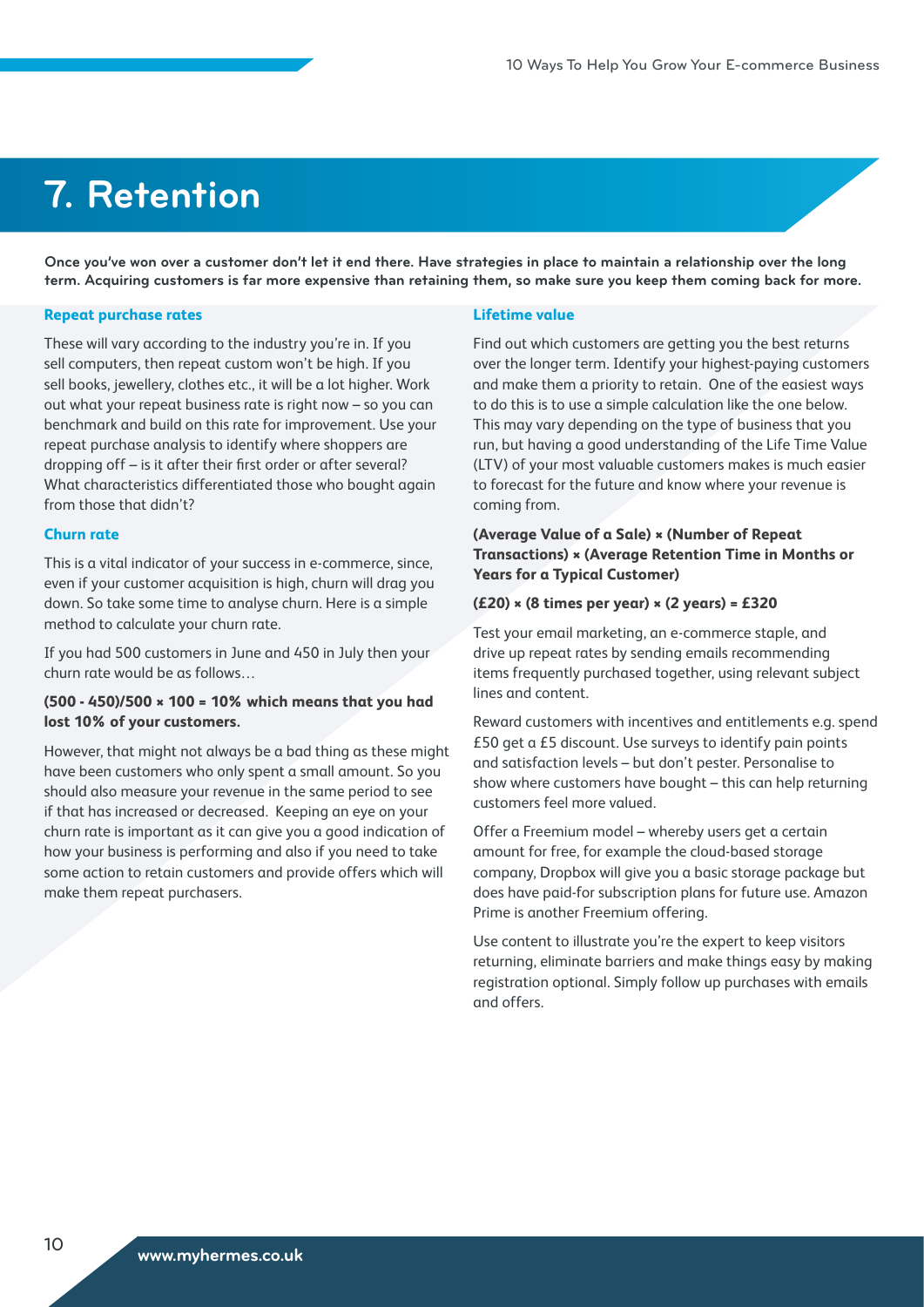### **8. Reactivation**

**If you're a relatively new e-commerce company, reactivation probably won't be your priority: acquisition and conversion will be. When you're a little more established, that's the time to start working out how to win back those 'churned' customers.** 

### **Tips to re-ignite your relationship and win back customers**

- Look at your 'win-back' rates to find out how many customers came back and stayed. If this is low you know you need to rethink your reactivation strategy. Also, look at customer lifetime values. If you've lost a high number of high-value customers you need to seriously consider how to get them back.
- Discounting is a knee-jerk reaction to many companies who want to win their buyers back. But it's not always necessary, and can have the opposite effect to that which is wanted. Customers may come back to take advantage of the discount but never return again.
- Retargeting can be a reactivation strategy: use your customers' cookies and test them for different offers. You already have lots of information about them so use this to your advantage and to customise marketing communications. Email them with a new product that's similar to one they've bought and tie it in with their personal life. You could send personalised content e.g. birthday and anniversary offers to make them feel special.
- If a customer left you because of negative issues get them back by apologising. It's strange but true that customers are more likely to deal with firms they've had problems with if they've subsequently tried to make amends – and sincerity is what it's all about.
- You could consider calling customers the personal touch sometimes wins the day. If what you're saying sounds good, they'll appreciate it.
- Create educational content guides, white papers, eBooks etc. to drive new sign-ups and bring customers back.

And remember to test all your different techniques. Segment customers, try multiple methods and put those that are effective into place.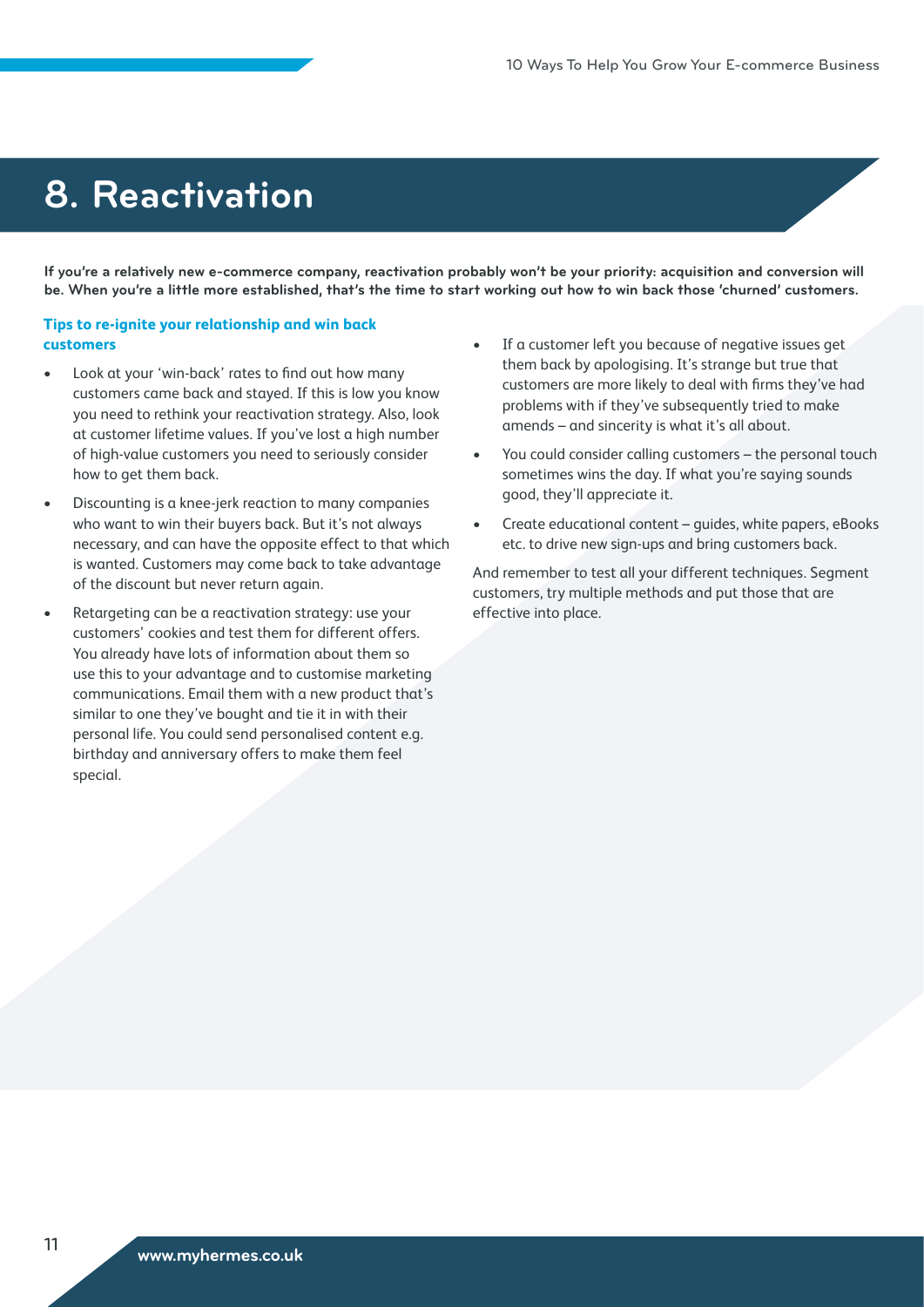### **9. Upsell and Cross-Sell**

**Amazon are the masters of upselling and cross-selling, but you too should make sure that you make the most out of every sale you make. When you've made a hard-won sale make sure you capitalise on it by upselling and cross-selling. Just like a good sales assistant in a shop tries to help provide customers with what they need, and makes perceptive suggestions for other things they didn't know they needed, you can sell suggestions online. Don't be pushy though – some customers get put off by aggressive sales techniques. Cross-selling and upselling can add a huge amount of value, increase sales income, boost conversion rates and get you higher margins, while enhancing a user's experience. It also gives you the opportunity to make people more aware of the products you offer.** 

### **Effective upselling and cross-selling**

Suggest the obvious – some opportunities to upsell and crosssell are just logical progressions, e.g. if you sell tennis racquets, offering tennis apparel and bags etc. is a natural step to take. To make it worth your customer's time, always offer suggestions of products and services that are closely related.

- Justify your recommendations with benefits how does this product enhance the already selected one? Bundle your offerings by offering linked items at a lower price than when sold separately. If you offer copywriting services, add on graphic design, print etc. and offer a price for all. Bundling reduces hassle for people, plus it increases your value per sale whilst lowering your marketing costs.
- Get expert recommendations from professionals and customers – from recipes to holistic therapies, this method is used a lot by Amazon. Live chat is another way to get to know your customers' needs and softly make recommendations.
- Get the timing right. The best time to upsell is when the customer has purchased an item and is finding out if they like it. If they find that a product doesn't have all the features they wanted they might be open to upgrading to a more expensive model.
- Offer alternative items if you have them, if you don't have the product they want in stock. They might not want the alternative but it will leave a favourable impression in buyers' minds for next time.

If you focus on your customers' needs rather than simply concentrating on increasing sales, you will soon reap the rewards. Meet their wants now and they will hopefully come back for more. Don't confuse them with too many choices or they'll simply hit the back button.